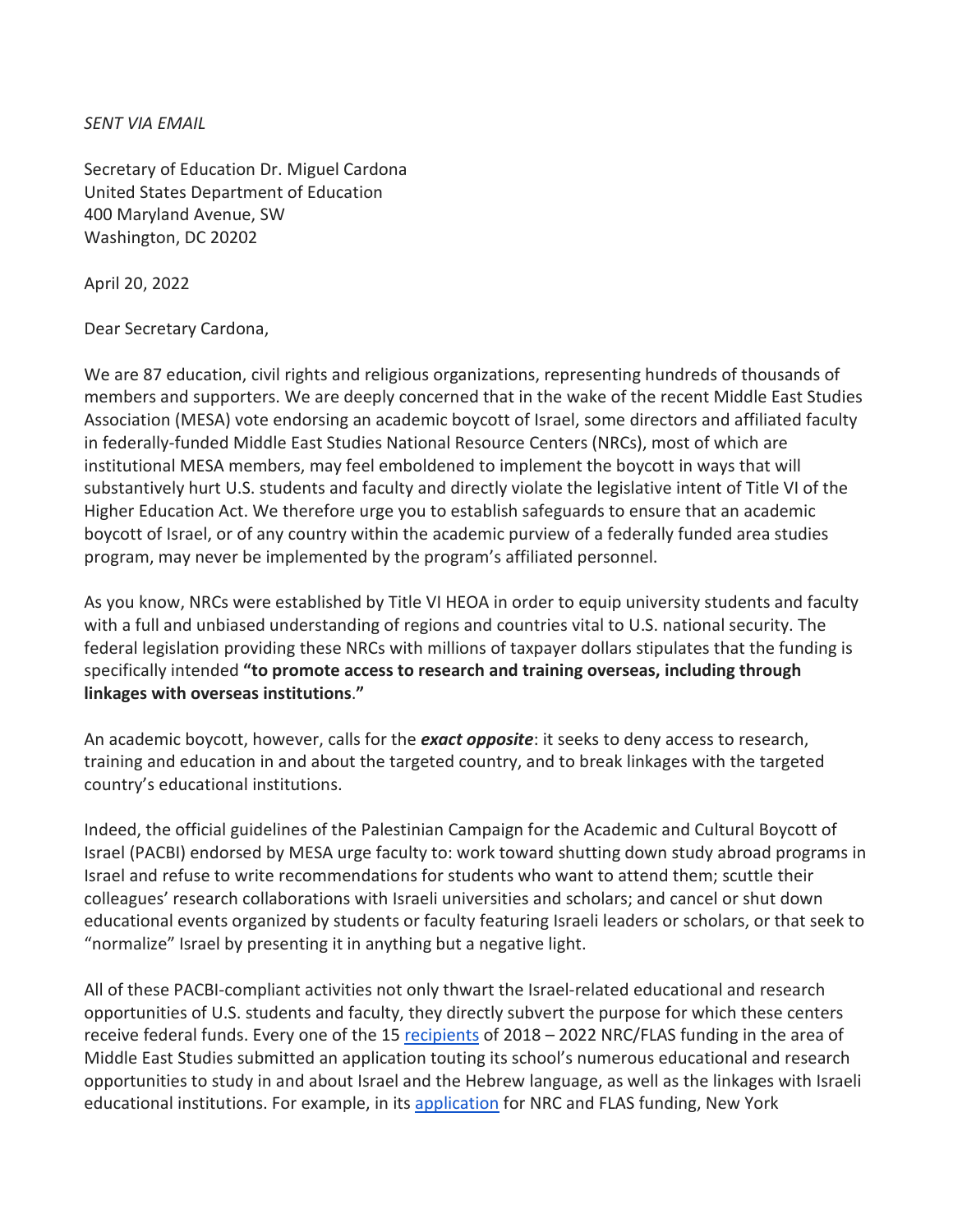University's Hagop Kevorkian Center for Near East Studies touted its commitment to the study of Israel (mentioned 272 times) and Hebrew (mentioned 445 times), highlighting its robust course offerings and outreach events involving Israel-related topics and Hebrew language instruction, the university's study abroad programs to areas in the Middle East, including Israel, and the Israel and Hebrew-related scholarship of many Kevorkian Center-affiliated faculty members. Were the MESA-recommended PACBI guidelines to be implemented at the Kevorkian Center, it would clearly violate the intent and spirit of the \$2.2 million that the center received in response to its 2018 application for federal funding.

Amplifying our concern about the impact of the recent MESA vote is the fact that several Middle East Studies NRC directors and dozens of NRC-affiliated faculty have publicly expressed their personal support for an academic boycott of Israel, with many signing a 2014 [letter](https://usacbi.org/2014/09/over-200-middle-east-scholars-and-librarians-call-for-academic-boycott-of-israel/) stating, "[W]e pledge not to collaborate on projects and events involving Israeli academic institutions."

In addition, recent studies have shown that Middle East Studies faculty who support an academic boycott of Israel are likely to bring their support for the boycott into academic spaces: a [2016 study](https://www.amchainitiative.org/wp-content/uploads/2016/01/NRC-Report.pdf) of the 15 Middle East Studies NRCs found that those directors who had endorsed BDS were more than twice as likely to host federally-funded outreach events with pro-boycott speakers; a [2017](https://amchainitiative.org/wp-content/uploads/2017/10/Faculty-Report.pdf)  [study](https://amchainitiative.org/wp-content/uploads/2017/10/Faculty-Report.pdf) found that Middle East Studies departments with one or more faculty members who had endorsed an academic boycott of Israel were five times more likely to sponsor public outreach events with pro-boycott speakers, and many of those events included the promotion of BDS; and a 2020 [study](https://amchainitiative.org/wp-content/uploads/2020/01/Syllabus-Study-Report.pdf) of 50 syllabi of courses on the Israeli-Palestinian conflict that were taught at 40 schools across the country found that courses whose instructors had been signatories to one or more petitions calling for an academic boycott of Israel assigned, on average, four times more readings authored by BDSsupporters than instructors who do not support any form of BDS.

While acknowledging that a faculty member's right to express support for an academic boycott of Israel is protected by academic freedom, it is unacceptable that federal funds could be used to implement an academic boycott that directly contravenes the purposes for which these funds have been granted. Area studies programs whose directors or affiliated faculty engage in such behavior should be ineligible to receive or renew Title VI funding. We therefore recommend:

- **The Department of Education should issue a statement warning NRC directors and affiliated faculty that implementing an academic boycott of one of the countries in the NRC's purview would be a direct subversion of the stated purpose of Title VI funding.**
- **The Department of Education should include language in current and future NRC or FLAS applications that requires applicants to establish safeguards to prohibit their program's employees from using their positions to implement an academic boycott of any of the countries within the program's purview.**

Thank you for your consideration,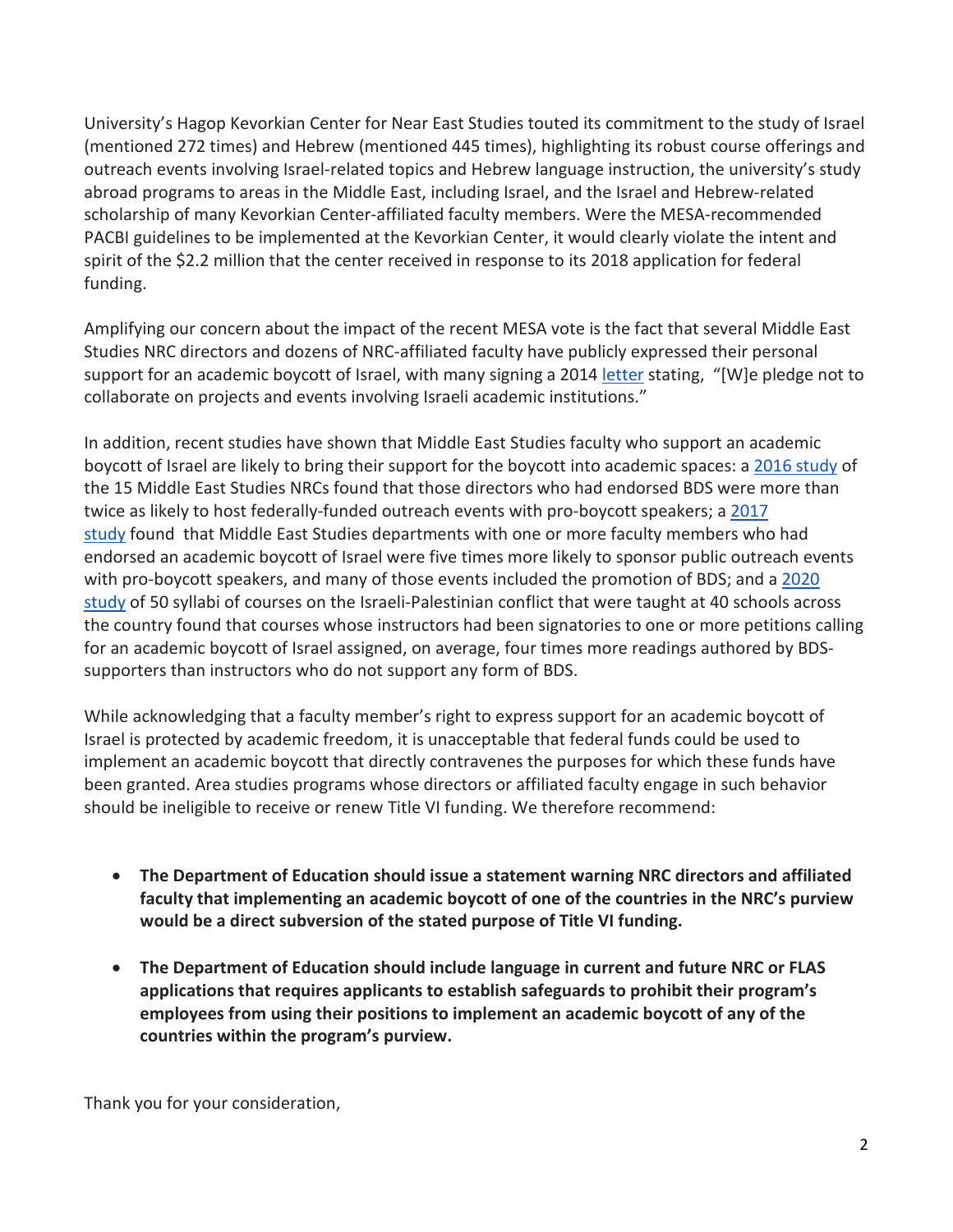The undersigned **87** organizations:

Academic Council for Israel Aggies for Israel Alums for Campus Fairness - National Alums for Campus Fairness - Tufts Alums for Campus Fairness - UC Davis Alums for Campus Fairness - UC Riverside Alums for Campus Fairness - UCLA AMCHA Initiative America Israel Cooperative Enterprise American Association of Jewish Lawyers and Jurists American Council of Trustees and Alumni American Friends of Tel Aviv University American Jewish Congress American Society of the University of Haifa American Truth Project American Values Americans Fighting Antisemitism Americans for Peace and Tolerance B'nai B'rith International BEAR: Bias Education, Advocacy & Resources Boston Israel Action Committee Bulldogs for Israel (Brooklyn College) California Association of Scholars CAMERA Education Institute CAMERA on Campus Campus Anti-Semitism Task Force of the North Shore Christians and Jews United for Israel Club Z Coalition for Jewish Values Combat Anti-Semitism Movement Committee for Accuracy in Middle East Reporting and Analysis (CAMERA) Conference of Jewish Affairs Creative Community for Peace Dartmouth Students for Israel Davis Faculty for Israel Eagles Wings Education Without Indoctrination Endowment for Middle East Truth (EMET) Facts and Logic About the Middle East (FLAME) Fight Back Now Grandchildren of Holocaust Survivors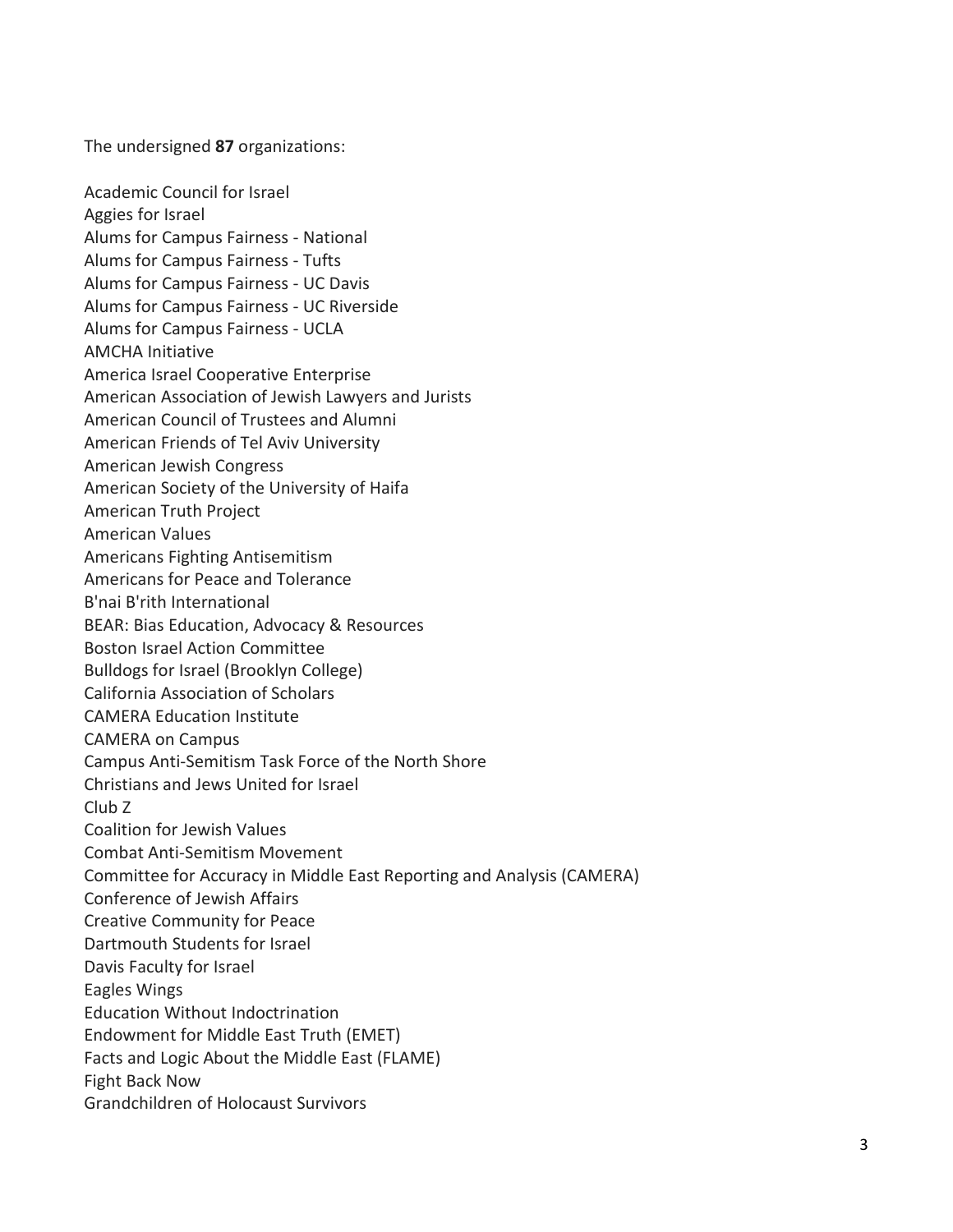Hillel at the University of New Mexico Hillel of Silicon Valley Institute for Black Solidarity with Israel Iranian American Jewish Federation Iranian Jewish Women's Organization Israel in NYC Israel Matters Israel on Campus Coalition Israel Peace Initiative (IPI) Israel i -American Civic Action Network Israeli -American Civic Education Institute Ithaca Area United Jewish Community JAM Jerusalem Education Fund Jewish American Affairs Committee of Indiana Jewish War Veterans of the USA Jews Indigenous to the Middle East and North Africa (JIMENA) Legal Insurrection Foundation Michigan Jewish Action Council Middle East Forum Middle East Political and Information Network (MEPIN) National Christian Leadership Conference for Israel National Council of Young Israel NH4Israel North Carolina Coalition for Israel Proclaiming Justice to the Nations Rabbinical Alliance of America Rhode Island Coalition for Israel Russian Jewish Community Foundation Scholars for Peace in the Middle East Simon Wiesenthal Center StandWithUs StandWithUs Center for Combating Antisemitism StandWithUs Saidoff Legal Department Stop Anti -Semitism Now Stop BDS on Campus Students and Parents Against Campus Anti -Semitism Students Supporting Israel at City College of New York Students Supporting Israel National Swarthmore Alumni Against Antisemitism on Campus The Israel Christian Nexus The Lawfare Project The Union of Orthodox Jewish Congregations of America